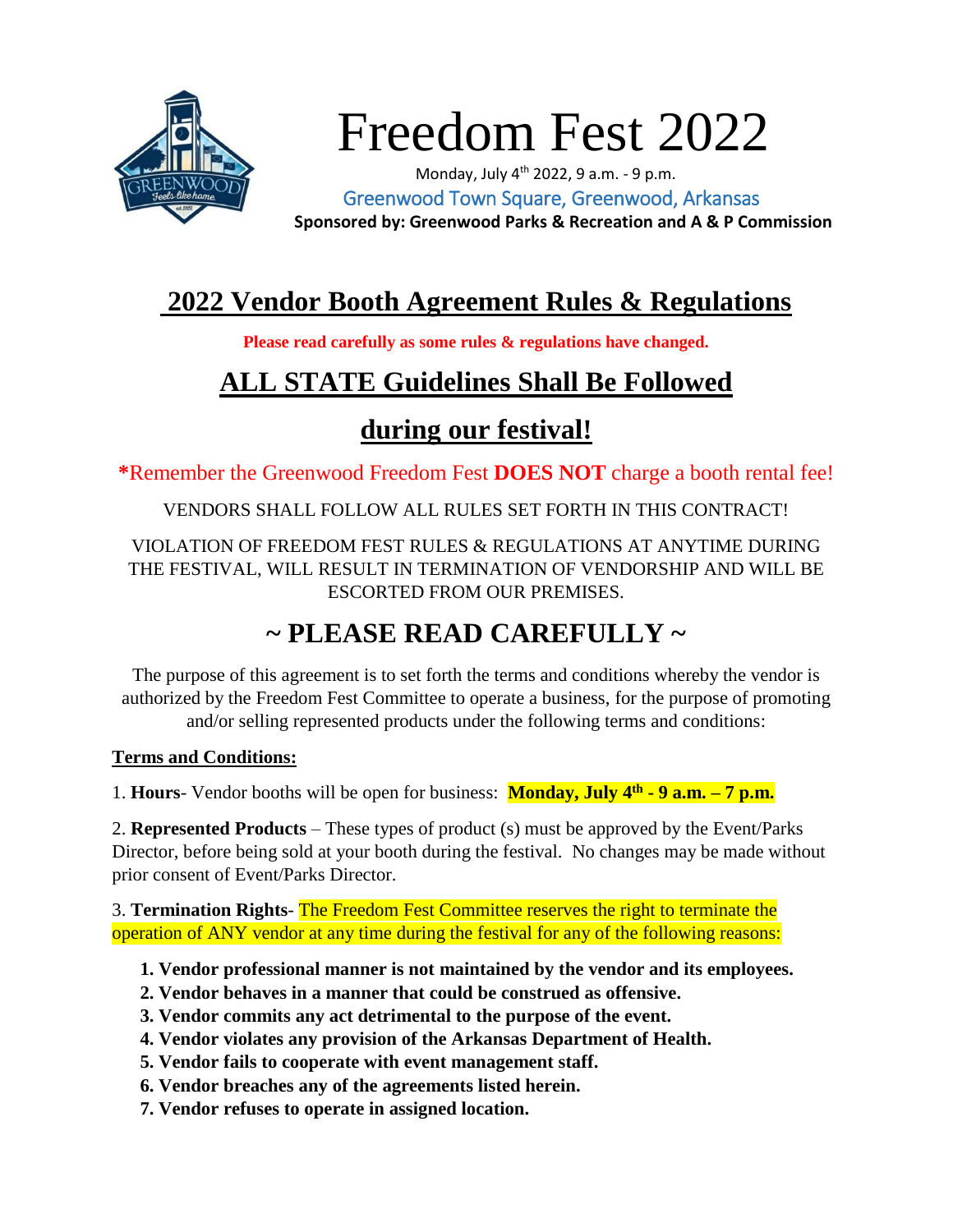#### **ALWAYS BE RESPECTFUL!**

4. **Premises** - Vendor shall ensure that premises will be left in original condition as upon arrival (this includes removal of all personal property and debris from the area).

5. **Set-up and Departure** - **Vendor shall set up their booth in accordance with the rules set by the Event/Parks Director. Set up will begin on Monday July 4th between 6-9 a.m. Arrangements can be made for earlier set-up on Sunday July 3nd no earlier than 5 p.m. Vendors will be allotted 10'x10' space, unless approved in advance by the Event/Parks Director on a case-by-case basis.**

**Due to event layout and space requirements, vendor's vehicles WILL NOT be allowed to park alongside vendor's booth.**

**Vendors are responsible for transporting their merchandise to and from their parking spaces.**

**Freedom Fest personnel is not responsible for setting up a Vendor's Booth or transporting goods!** 

#### **Break-down of booths SHALL NOT begin before 6 p.m. on July 4th**

6. **Designated Areas/Utility Requirements** - Vendor must identify **ESSENTIAL** utility services (i.e. electricity) at the time of registration. The Freedom Fest Committee will make an attempt to provide, **but is under no obligation to furnish such utilities**.

- a. Vendor booth location will be determined by the Event/Parks Director.
- b. **Vendor is responsible for its own 100'extension cord (One cord per booth please)** (*Freedom Fest does not supply extension cords.)*
- c. Vendor agrees to operate all electrical equipment in a safe manner.
- d. Vendor agrees to use only assigned receptacles.

7. **Taxes** - **Vendor SHALL BE responsible for the collection and payment of any tax upon the gross receipts as required by Arkansas Law. Vendor is responsible for collection and payment of all applicable taxes. Tax Forms will be provided at check-in.**

**\*All Taxes collected by Vendors MUST be turned in by the end of Festival Day!**

## **NO CASH – CHECKS ONLY – No Exceptions!**

*(\*VENDORS - TAXES ARE YOUR RESPONSIBILITY!!)*

8. **Terms- Registration deadline is June 30, 2022. Upon signing this contract, vendor agrees to abide by the Terms and Conditions set forth herein.**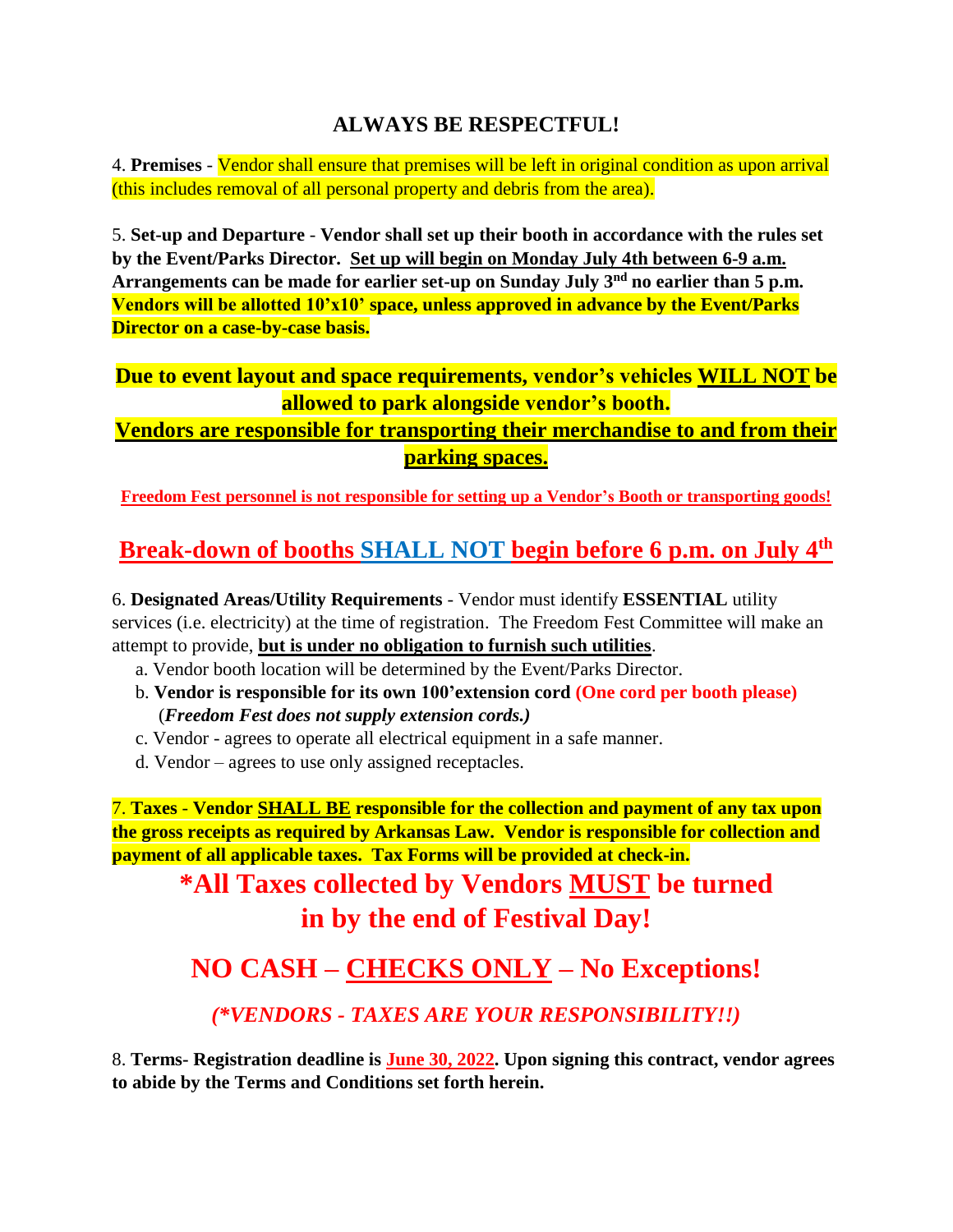9. Vendor - **MUST** check in at the **"Freedom Fest Sign-in Tent"** to receive an information packet **BEFORE** setting up.

10. Vendor - **shall not** transfer or sublet the space or any part thereof or permit the same to be used by any other person without the consent of the Event/Parks Director.

#### **12. Event staff shall have the right to terminate the contract granted hereunder at any time without liability**.

**BOOTH RULES**: Booth assignments are made by Freedom Fest Event Director based on operational and space requirements of the event. Therefore, Freedom Fest reserves the right to refuse any application. Vendor must check in and have materials or products placed in the assigned booth by the designated set up time. Failure to set up during designated times or changing booth locations will be cause for removal of vendor.

## **The first 50 vendors that submit a signed contract will be provided with a table, 2 chairs and a 10 x 10 tent.**

**These Tents, Tables and Chairs are Only to be used during the Festival & are NOT to be removed from the festival area for any reason! \*A Fee will be charged to the corresponding vendor for replacement of any missing tables, chairs or tents.**

#### **\*FOOD Vendors:**

*(As of Jan. 1, 2020)* **- Due to the limited space available, food vendors are allowed by invitation ONLY!**

#### **Food Vendors must provide their own "Quiet" generator, as electricity is limited.**

All above Freedom Fest rules and regulations apply.

#### **Greenwood Freedom Fest is a rain or shine event!**